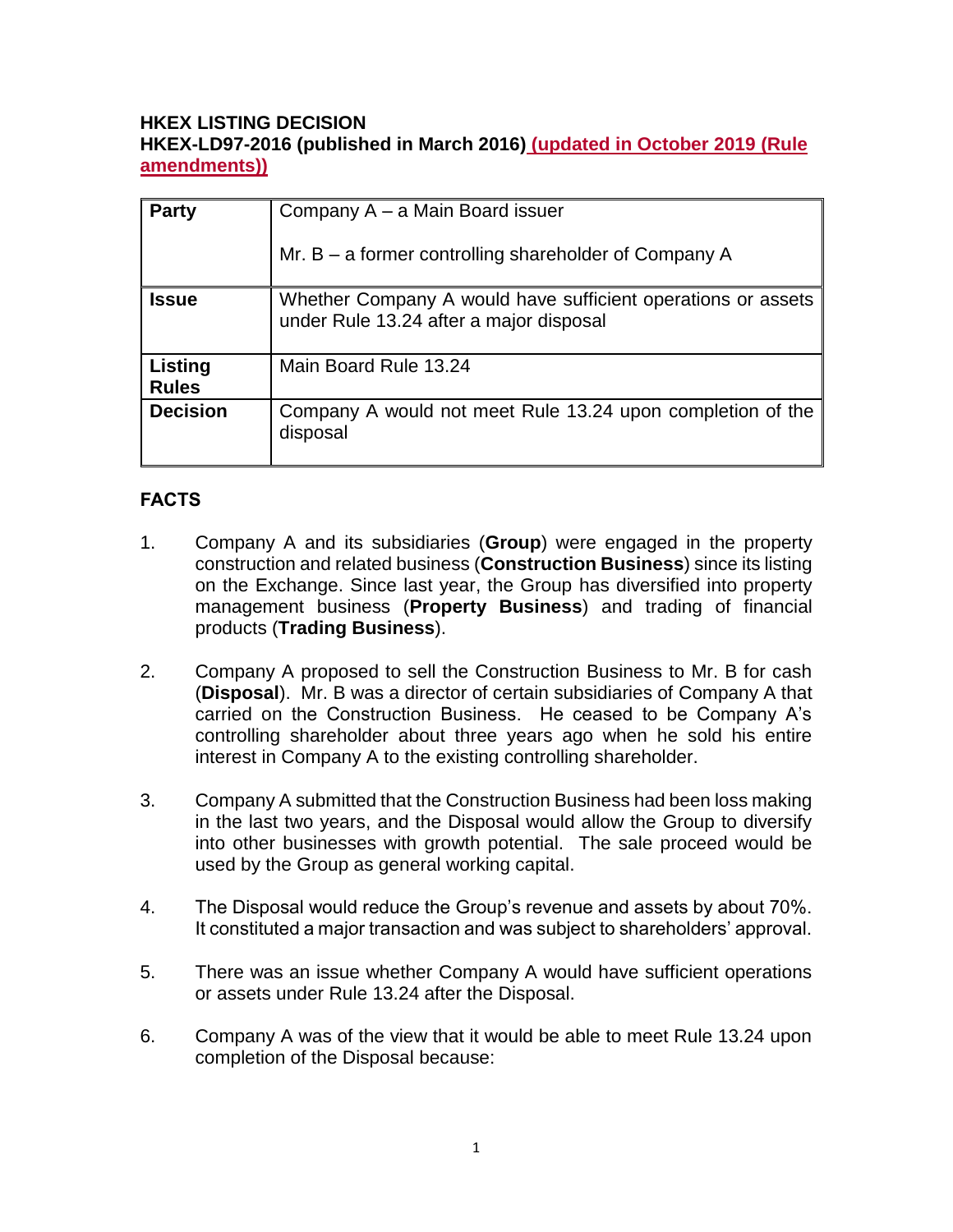- a. The Group would continue to carry out the Property Business and the Trading Business (together, **Remaining Businesses**).
- b. The Property Business involved the provision of management services to a number of small-scale property developers in the PRC and would provide a stable source of income to the Group in the coming years. The Group recorded minimal revenue and a segment loss from the Property Business in the last financial year because it only acquired this business for a few months. Company A expected the Property Business to generate revenue of about HK\$20 million and a segment profit of over HK\$10 million in the current financial year.
- c. The Group commenced the Trading Business last year and recorded revenue and a segment profit of over HK\$500 million and HK\$1 million. This business was expected to double its revenue and segment profit in the current financial year.
- d. Company A also held a residential property overseas (**Property**) with a book value of about HK\$20 million. It planned to re-develop the Property for re-sale.

## **APPLICABLE LISTING RULES**

7. Rule 13.24 states that-

*"An issuer shall carry out, directly or indirectly, a sufficient level of operations or have tangible assets of sufficient value and/or intangible assets for which a sufficient potential value can be demonstrated to the Exchange to warrant the continued listing of the issuer's securities."*

(Rule 13.24 was amended on 1 October 2019. See Note 1 below.)

8. Listing Decisions (LD35-2012 and LD88-2015) describe the purpose behind Rule 13.24 and provide guidance on the application of the Rule:

> "*Rule 13.24 is intended to maintain overall market quality. Issuers that fail to meet this Rule are "blue sky companies" where public investors have no information about their business plans and prospects. This leaves much room for the market to speculate on their possible acquisitions in the future. To allow these issuers' shares to continue to trade and list may have an adverse impact on investor confidence.*

*…* 

*… if an issuer takes a corporate action, the Exchange is more likely to suspend the issuer's trading where the issuer fails to satisfy the*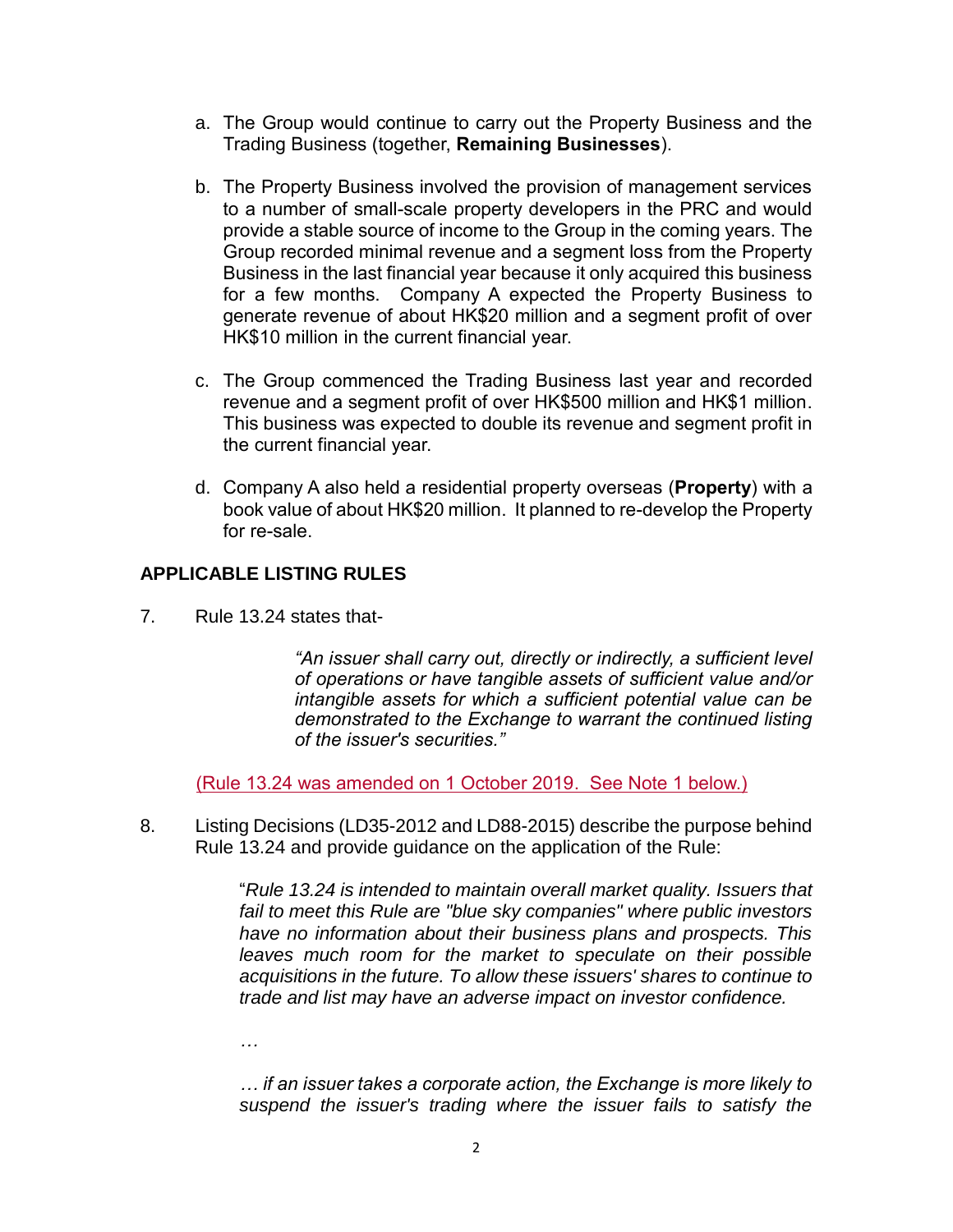*Exchange that it would have a viable and sustainable business to justify its continued listing after completion of the corporate action. In this case, shareholders would have the opportunity to decide whether to allow the corporate action to proceed, knowing that the Exchange would exercise the suspension power should the corporate action proceed. In that way shareholders' interests are safeguarded through the shareholders' approval process.*"

### **ANALYSIS**

- 9. Rule 13.24 requires issuers to maintain a sufficient level of operations or assets of sufficient value to warrant the continued listing of their securities. Without quantitative criteria for sufficiency, this Rule is a qualitative test and is assessed case by case.
- 10. The Exchange considered that Company A would not have sufficient operations or assets to meet Rule 13.24 upon completion of the Disposal because:
	- a. Company A proposed to dispose of the Construction Business, which was its main business since its listing on the Exchange and accounted for 70% of Company A's revenue and assets. The Disposal would substantially reduce Company A's scale of operations and assets.
	- b. After the Disposal, the Group would be left with the Remaining Businesses that were acquired or established for less than one year. These businesses recorded a loss or minimal profit in the last financial year. Based on Company A's projections in the current year, the Property Business would record revenue of HK\$20 million and a segment profit of HK\$10 million only. This result had not yet taken into account Company A's corporate expenses. The segment profits from the Trading Business would also be minimal as the Group was only trading products on an indent basis with a very low profit margin. The Exchange considered that the scale of the Remaining Businesses was insufficient to justify a listing.
	- c. The Exchange also considered that the Group would not have sufficient assets to justify a listing after the Disposal:-
		- The assets of the Remaining Businesses were mainly cash and trade receivables. These assets were insufficient to meet [Rule](http://en-rules.hkex.com.hk/en/display/display.html?rbid=4476&element_id=2518)  [13.24](http://en-rules.hkex.com.hk/en/display/display.html?rbid=4476&element_id=2518) because, as mentioned in (b) above, the operations of these assets could not generate sufficient revenue and profits to justify a listing.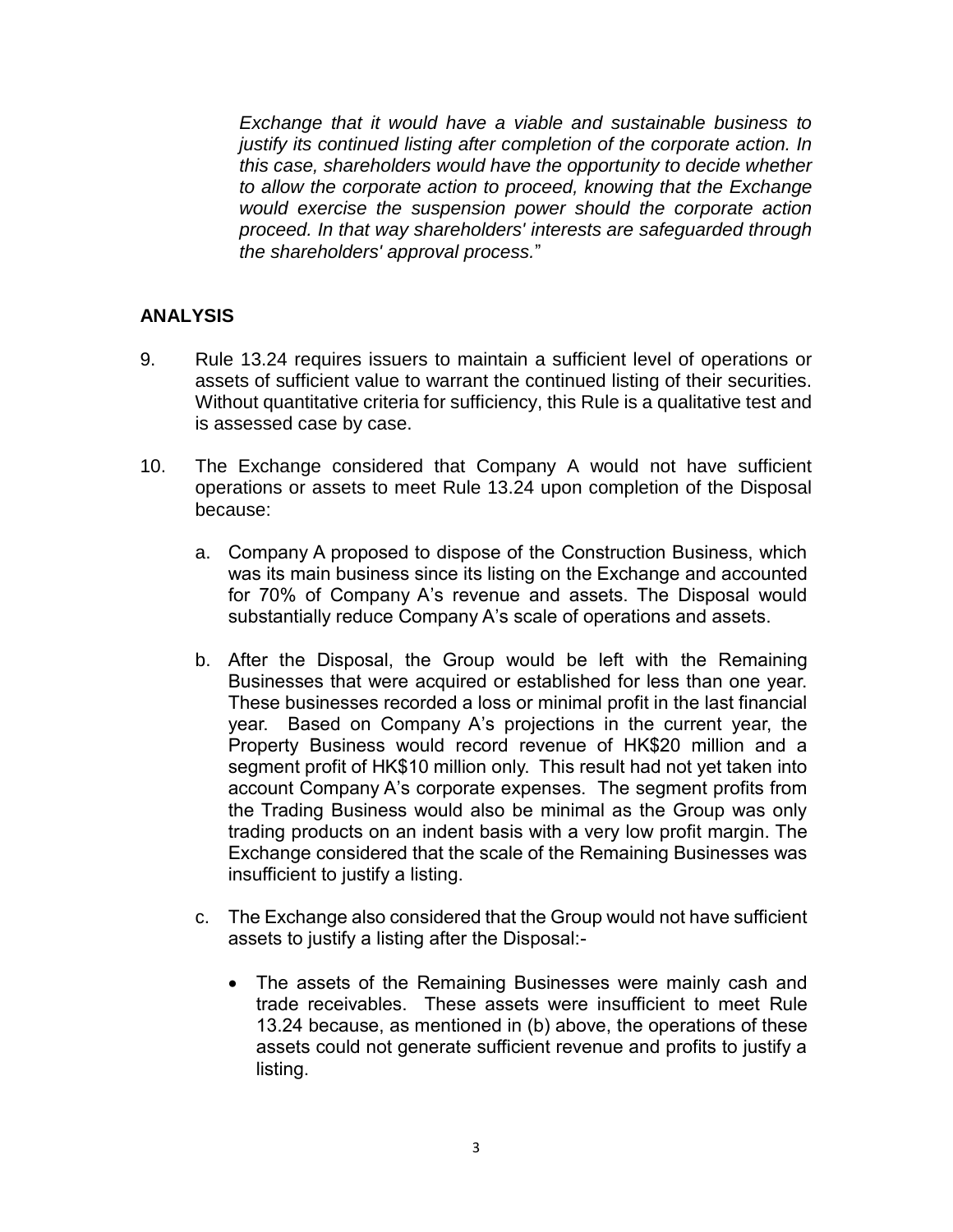• The Property was the only other asset of the Group and it had a value of only HK\$20 million. While Company A submitted its intention to re-develop the property, there was no detail about the re-development plan. Company A did not demonstrate how it could substantially improve the Group's operations and financial performance after the Disposal.

#### **CONCLUSION**

11. The Exchange considered that Company A would not comply with Rule 13.24 should it proceed with the Disposal.

#### *Notes:*

*1. The amended Rule 13.24 states that:*

- *"(1) An issuer shall carry out, directly or indirectly, a business with a sufficient level of operations and assets of sufficient value to support its operations to warrant the continued listing of the issuer's securities.*
	- *Note: Rule 13.24(1) is a qualitative test. The Exchange may consider an issuer to have failed to comply with the rule in situations where, for example, the Exchange considers that the issuer does not have a business that has substance and/or that is viable and sustainable.*

*The Exchange will make an assessment based on specific facts and circumstances of individual issuers. For example, when assessing whether a money lending business of a particular issuer is a business of substance, the Exchange may consider, among other factors, the business model, operating scale and history, source of funding, size and diversity of customer base and loan portfolio and internal control systems of the money lending business of that particular issuer, taking into account the norms and standards of the relevant industry.* 

*Where the Exchange raises concerns with an issuer about its compliance with the rule, the onus is on the issuer to provide information to address the Exchange's concerns and demonstrate to the satisfaction of the Exchange its compliance with the rule.*

*(2) …"*